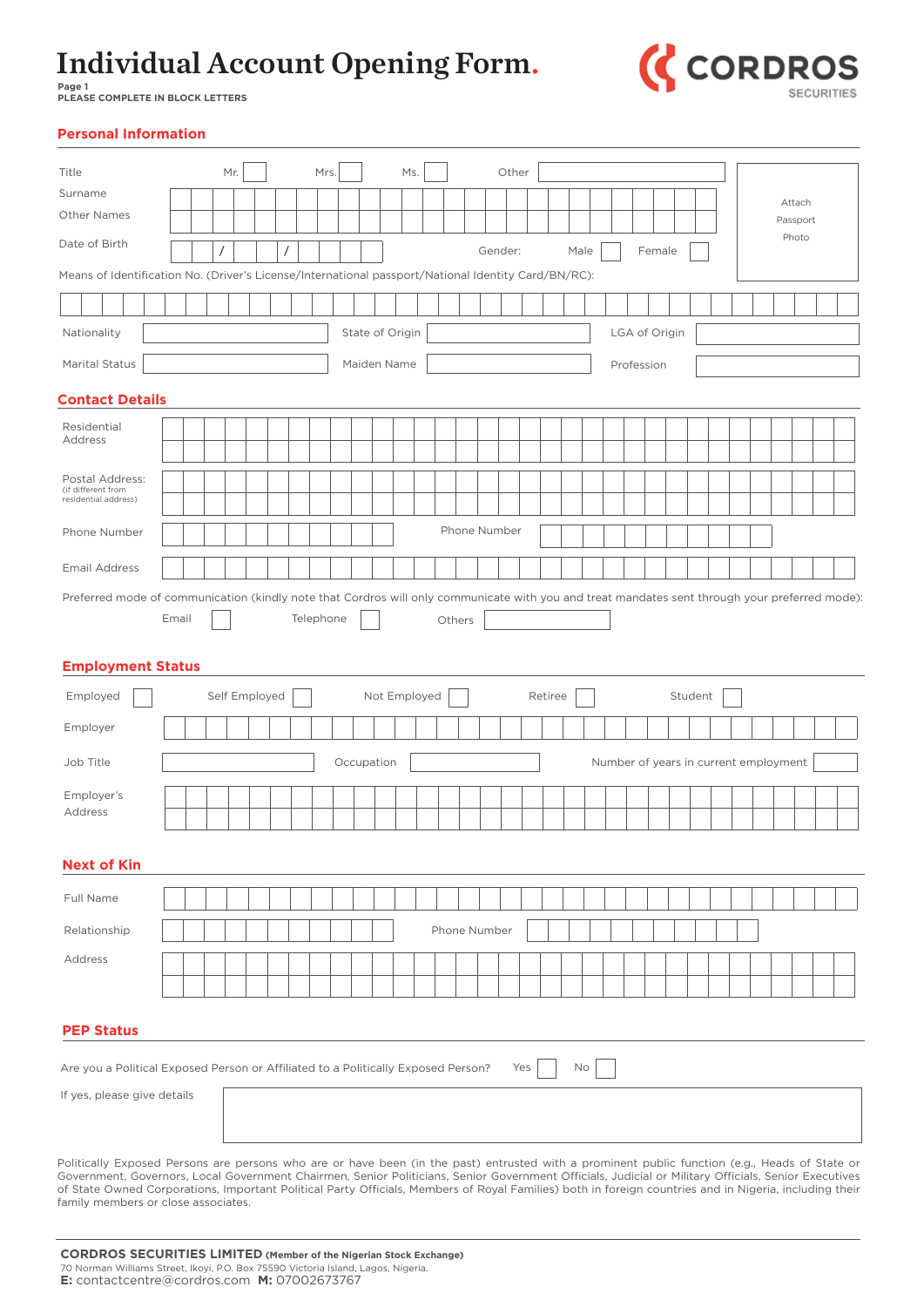

**Page 2 PLEASE COMPLETE IN BLOCK LETTERS**

#### **Investment Details**

| Initial Investment Amount                                                                               |  |  |  |  |  |  |  |  |
|---------------------------------------------------------------------------------------------------------|--|--|--|--|--|--|--|--|
| Fixed income<br>Equity<br>Services required (please tick as appropriate):                               |  |  |  |  |  |  |  |  |
| Investment discretion (please tick as appropriate):                                                     |  |  |  |  |  |  |  |  |
| Discretionary Management (to provide written authorization clearly stating your investment objectives): |  |  |  |  |  |  |  |  |
| <b>Execution Only Dealing:</b>                                                                          |  |  |  |  |  |  |  |  |
|                                                                                                         |  |  |  |  |  |  |  |  |

Our dealing services has been designed for clients who do not wish to receive investment advice but only give instructions to be executed on their behalf. We will immediately acknowledge receipt of any mandate received from you. In the event that you do not receive an acknowledgement from us, it shall be your responsibility to take necessary steps to ensure that your mandate is received by us.

#### *For Equity Transactions only*

In the event that Cordros is unable to execute your trades fully due to price restrictions, illiquidity of securities or any other reason, you hereby consent that Cordros may perform such acts as it considers necessary to give effect to your instructions, including, but not limited to, executing trades in parts without prior notice to you.

#### **Client's Financial Information**

| Kindly tick your best estimate as to:                                                       |                               |                              |  |                              |  |  |  |  |  |
|---------------------------------------------------------------------------------------------|-------------------------------|------------------------------|--|------------------------------|--|--|--|--|--|
| Annual Income (from all sources)                                                            |                               |                              |  |                              |  |  |  |  |  |
| 1,000,000 and below                                                                         |                               | 1,000,001 - 5,000,000        |  |                              |  |  |  |  |  |
| 5,000,001 - 10,000,000                                                                      |                               | 10,000,001 - 50,000,000      |  |                              |  |  |  |  |  |
| 50,000,001 and                                                                              |                               |                              |  |                              |  |  |  |  |  |
| Total Net Worth (total assets minus liabilities)                                            |                               |                              |  |                              |  |  |  |  |  |
| 1,000,000 and below                                                                         |                               | 1,000,001 - 5,000,000        |  |                              |  |  |  |  |  |
| 5,000,001 - 10,000,000                                                                      |                               | 10,000,001 - 50,000,000      |  |                              |  |  |  |  |  |
| 5,000,001 and above                                                                         |                               |                              |  |                              |  |  |  |  |  |
| How do you intend to fund this account?                                                     |                               |                              |  |                              |  |  |  |  |  |
| Income                                                                                      | Pension or retirement savings | Funds from other investments |  | Sale of business or property |  |  |  |  |  |
| Others (Please specify)                                                                     |                               |                              |  |                              |  |  |  |  |  |
|                                                                                             |                               |                              |  |                              |  |  |  |  |  |
| Danis Dataile (Cliente) Duasaade Will Only De Tuansfound Ta An Assaynt Listed On This Fount |                               |                              |  |                              |  |  |  |  |  |

#### **Bank Details (Clients' Proceeds Will Only Be Transferred To An Account Listed On This Form)**

| BVN Number (to be provided for all signatories to this account) |  |                       |                             |
|-----------------------------------------------------------------|--|-----------------------|-----------------------------|
| Bank 1 (Main Account)<br><b>Account Name</b>                    |  | <b>Account Number</b> |                             |
| Bank 2<br>Account Name                                          |  | Account Number        |                             |
|                                                                 |  |                       |                             |
| <b>AUTHORIZED SIGNATORY</b>                                     |  |                       | <b>AUTHORIZED SIGNATORY</b> |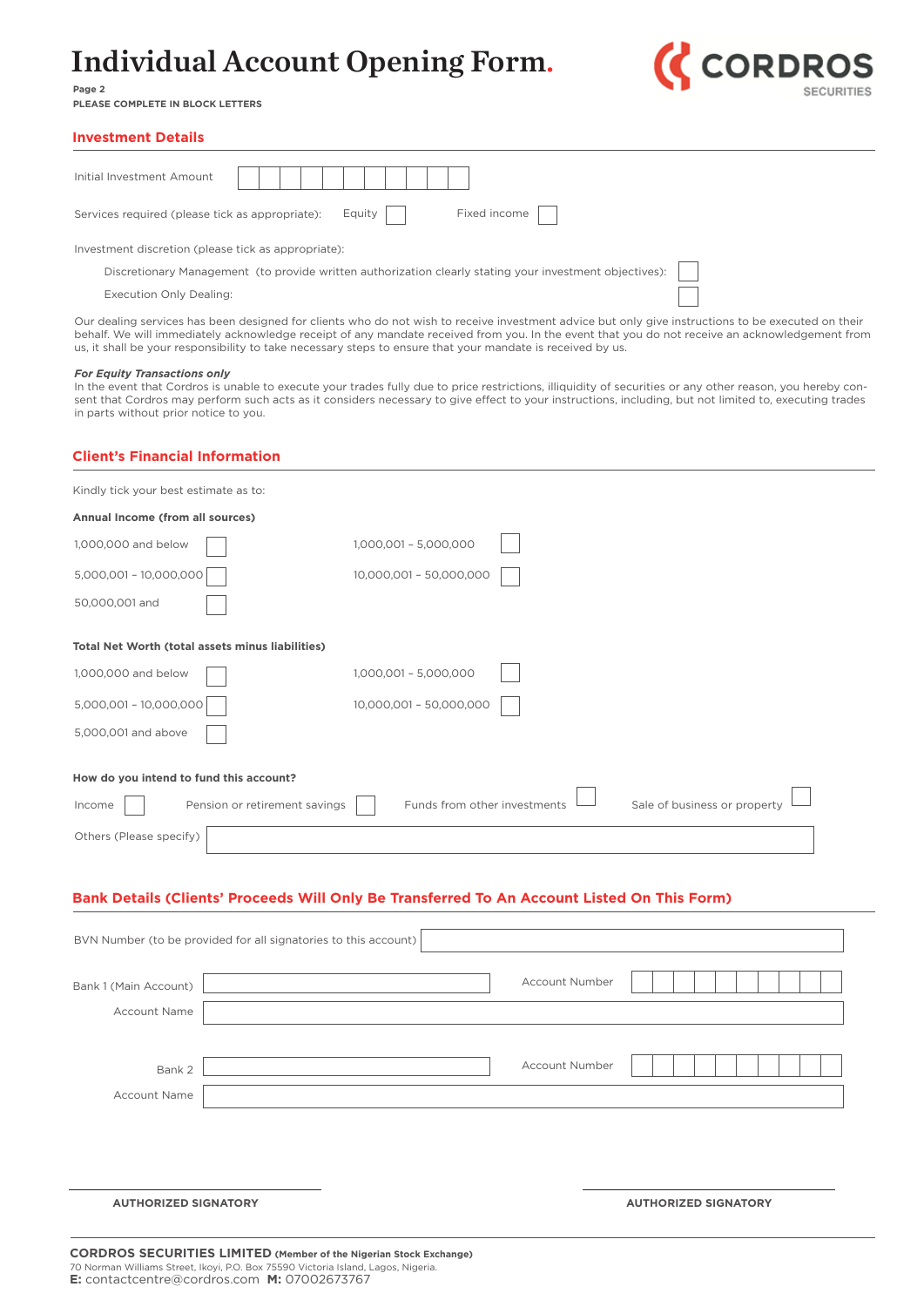

#### **Risk Disclosure Statement and Customer Agreement Declaration (Equity Transactions Only)**

- This document has been drafted in compliance with rules & regulations of the Nigerian Stock Exchange (NSE) rules and regulations governing dealing members. The statement contained herein is not intended to disclose an exhaustive list of all the risks and other significant aspects of trading in the Nigerian Capital Market.
- There are varying degrees of risk for different market instruments; hence you should not make any investment in the capital market unless you fully understand the nature and the extent of the risks involved. You are advised to carefully consider if an investment is appropriate for you in light of your experience, investment objectives, financial resources and all other conditions.
- For investments relating to securities, an investor is at risk of losing 100% of his/her investment. The prices of securities fluctuate, sometimes drastically. Due to such fluctuation, the value of a security may be become insignificant and it is likely that losses may be incurred rather than profit as a result of buying and selling securities. Fluctuations in currency rates where there is a need to convert from a currency denomination to another, may affect profit or loss in foreign currency denominated transactions. Transactions in other markets within and outside the country may also expose you to additional risks. Such markets may offer different or diminished investor protection as they operate under different rules and regulations from that which the Nigerian capital market operates under.
- You are further advised to seek proper clarification of all fees, commissions and charges to be incurred before issuing a trading instruction. The total sum of all fees, commissions and charges will affect your net profit (if any) or increase your loss. Should you feel the need to make any enquiries about the likely risks associated with an intended investment, please feel free to speak with any of our Client Relationship Managers or the account officer assigned to you.
- I/We confirm that I/We have read and understood the content of this Risk Disclosure Statement and any question(s) I/We have in relation thereto have been responded to by Cordros Capital Limited, to my/our satisfaction:

**AUTHORIZED SIGNATORY**

**AUTHORIZED SIGNATORY**

#### **Email Indemnity (All Clients)**

You hereby consent to the use of electronic communication (which includes communication by email or telephone or facsimile). By this consent, you unequivocally agree that instructions transmitted by electronic communication be binding for all purposes, including for purposes of evidence. You irrevocably undertake and warrant that you shall not make any demand or claim, or institute any action against Cordros should you suffer any loss or liability as a result of your consent to the use of electronic communication. You agree to indemnify and hold Cordros harmless against all claims, demands, actions and proceedings which may be made or instituted against Cordros; and all liabilities, losses, damages which may be suffered by Cordros in connection with, or arising as a result of your consent to electronic communication or Cordros' reliance on electronic communication issued from your email account or other electronic communication account indicated herein or subsequently communicated to Cordros by you or your nominated investment adviser or any other person you authorize to manage your account.

You acknowledge that there are certain risks associated with conveying instructions via electronic means, including, but not limited to the risk of delay, non-receipt (due to technical malfunction, disruption, connectivity issues, etc. of your system or Cordros' system or any other reason), third party interception/interference, data corruption, etc., and hereby fully waive, discharge and indemnify Cordros in respect of any loss or damages resulting from any of the risks identified above/from the use of electronic communication with respect to your account.

**AUTHORIZED SIGNATORY**

**AUTHORIZED SIGNATORY**

#### **Terms and Conditions**

- Our offices are open for business between the hours of 8.00 a.m. and 5.00 p.m. (7.00 16.00Hrs GMT) on each day that is designated a Business Day in Nigeria ("Business Day").
- Clients' instructions and mandates should be sent via e-mail to the account officers assigned to the client or any other email address designated for that purpose from time to time with sales@Cordros.com in copy
- The daily transaction deadline for the receipt of securities mandates and / or amendments from clients is 9.00am (8.00Hrs GMT) of the Business Day on which such Mandate is to be executed.
- Mandates/amendments to mandates received after the deadline specified in (3) above on any Business Day will be executed, latest, on the next business day after such receipt.
- Mandates/amendments to mandates received on a day that is not a Business Day will be deemed to have been received on the Business Day immediately following the day of actual receipt.
- Where a Mandate is a Purchase instruction, it can only be processed if sufficient cleared funds are available to execute such an instruction. • Where a purchase mandate is dependent on the sales proceeds of existing stocks, the purchase mandate will not be executed until the
- sales transaction has been executed. The sale mandate will be executed even if the stocks to purchase are not available.
- Cordros acts as an execution-only stockbrokers and not financial advisors. Consequently, we will only execute your BUY and SELL mandates on the floor of The Nigerian Stock Exchange.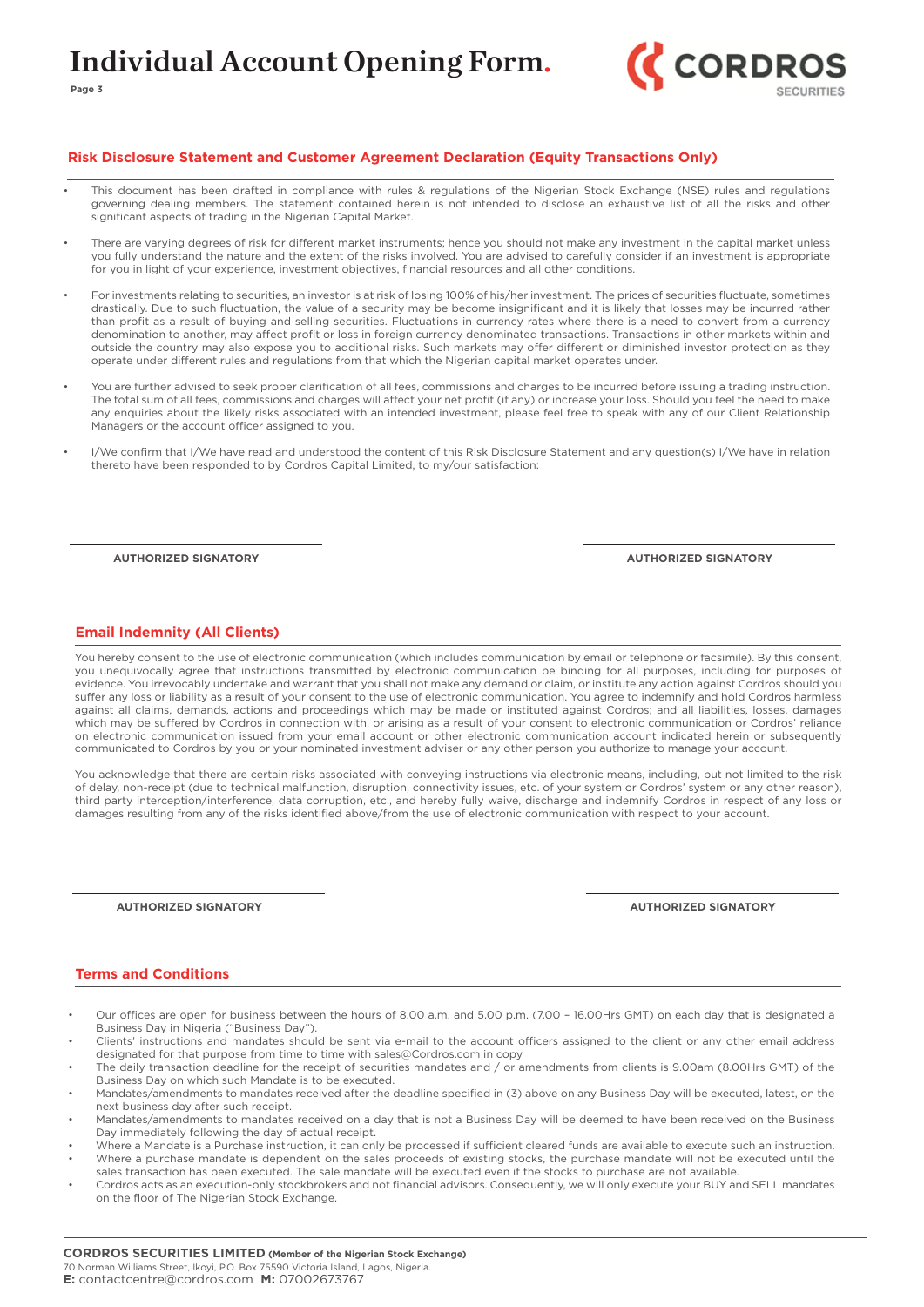

**Page 4**

- Cordros executes transactions based on the ruling market prices of stocks on The Nigerian Stock Exchange and based on the Price Limit (if any) set by the client and provided it is achievable on the trading day.
- Cordros executes mandates on a best efforts basis only. It is therefore unable to guarantee that a mandate will be executed on a particular day even where such mandate indicates that the relevant transaction is to be effected at "market price".
- Mandates can be accepted both in the standard format provided by Cordros and in any other format provided it shows the Name of Client, CSCS A/c Number, Date of Order, Name of the Stock, Units of stocks to be purchased and Price Limit (if any otherwise Market Price applies). • All mandates are assumed to be "Day Order" unless otherwise stated as "Good-Till-Cancelled", "Limit Order" or "Buy-on-Open" order.
- Buy and sell mandates can only indicate a single price for a stock and not a range of prices.
- For some of our services, e.g. Fixed Income/Money Market investments, you agree that in executing mandates, we may act through a third party of our choice and utilize other third party custodial services.
- Cordros shall not be responsible and hereby disclaims all liabilities, including liability for all and any actual or contingent losses, liabilities, damages and costs (including, without limitation, legal costs) and any expenses of any nature whatsoever, which you or anyone claiming through you may suffer or incur as a result of or in connection with any instruction given by you or any person authorized by you, whether or not such person(s) acted beyond the scope of their mandate from you in giving the instruction. In no event shall Cordros be liable to you for any indirect or consequential loss or for any loss occasioned by the act or omission of any third party.
- The Client undertakes to carefully peruse and consider all statements rendered and forthwith advise Cordros within 7 (seven) days, in writing, if there is anything contained in such a statement that is not understood or that is believed to be incorrect.
- The Client agrees to pay fees and commissions in accordance with Cordros' fees and commissions schedule which is subject to change from time to time at Cordros' discretion. Fees and commissions, including markups or markdowns on principal transactions will be included with the purchase price of, or deducted from the sales proceeds of securities purchased or sold in the case of Equity Trading / Dealing Services. • The Client agrees that its account shall be deducted for all expenses related to managing the assets in its account including but not limited
- to statutory fees, transfer fees and redemption fees. • The Client agrees to keep confidential any information about Cordros and regarding Cordros advices and trading practices. Cordros in turn
- agrees not to divulge my / our information to any third party except as required for conducting their duties and as may be required by law. • Cordros reserves the right to record any telephone conversations between yourself and any member of our staff and you acknowledge that this is in line with international best practice and shall be done solely for the purpose of resolving any disputes which may arise concerning telephone advice or instructions.
- The Client agrees that Cordros may, at any time without notice, notwithstanding any settlement of account or other matter whatsoever, combine or consolidate all or any of its existing account(s) opened in the company name or name(s) of agent(s), trustee(s), executor(s), successor(s) in title and assigns, and set off, appropriate or transfer any sum(s) standing to the credit of any of such accounts towards satisfaction of any liabilities be it present or future, actual or contingent, primary or collateral and several or joint.
- If for any reason Cordros authorizes the execution of the Client's mandate when at the material time the account does not have sufficient funds to accommodate the value of the transaction, (and the said account is thereby thrown into debit) the Client agrees that an overdraft position is thereby created and interest will be charged for the number of days the account remains unfunded.
- The Client agrees that all its transactions are subject to the provisions of the Money Laundering (Prohibition) Act 2011 of the Federal Republic of Nigeria and hereby agrees to carry out his / her responsibilities under the Act. Furthermore, the Client agrees that Cordros is required by regulation to report all suspicious transactions to the relevant regulatory bodies.
- The Client agrees that payments of proceeds of investments from his / her account shall only be made to the client using only the account details provided herein. No third party payments shall be instructed as Cordros is not obligated to honor such requests.
- All deposits into Cordros' account on behalf of a Client shall be made directly from the Client's bank account. Funds deposited by third parties shall not be honored by Cordros and the Client agrees that such funds will be returned to the source account less applicable bank charges.
- In the unlikely event that the client is dissatisfied with our services, the client is to bring such dissatisfaction to our attention. Please visit our website www.Cordros.com to read our policy on handling complaints from clients.
- This relationship may be terminated by either party with or without cause upon 3 (three) days written notice given to the other party, effective 48 hours after receipt of such notice by the addressee provided there are no outstanding issues or transactions to be settled on the client's account, or such later date as may be specified in such notice. The Client acknowledges that upon receipt by Cordros of its notice of termination, Cordros shall complete any outstanding obligations and commitments made on its behalf. The Client acknowledges and agrees that due to processing time needed to disengage service (s) on its account after notice of termination is received; further transactions in its account may be made by Cordros.
- In the event of bankruptcy or liquidation, Cordros' authority to continue to act on behalf of the Client account shall continue until such time as Cordros is notified in writing of termination due to bankruptcy or liquidation by the legal representative, receiver or liquidator of the Client.
- Cordros shall not be liable for any delay in performance attributable to a cause beyond its reasonable control, and it is agreed that force majeure shall mean acts of nature such as earthquake, floods, tornadoes, fire; actions or inaction of government; war, civil disturbance, insurrection, vandalism, sabotage; strikes or other industrial disputes; exchange or market rulings; any act neglect or default of the other Party, or any cause outside Cordros' reasonable control.
- The client declares that he/she is the sole beneficial owner(s)1 of the funds/assets to be deposited with Cordros
- The interpretation, construction and performance of this agreement shall be governed in accordance with the laws of the Federal Republic of Nigeria.
- The Client hereby acknowledges that the funds and source of such funds are legitimate and not directly or indirectly the proceeds of any unlawful activity.
- The client also agrees to be bound by any review, changes or amendments made to the terms and conditions stated in this document, which may occur from time to time. Provided the client receives written notification of such changes via the client's agreed means of communication
- The client agrees that all documents provided are valid and authentic and Cordros is authorized to verify any or all of the information provided by the client.

Kindly confirm that you have read and agree to be bound by the above - mentioned terms and conditions by appending your name, signature and date in the confirmation section below.

**AUTHORIZED SIGNATORY AUTHORIZED SIGNATORY**